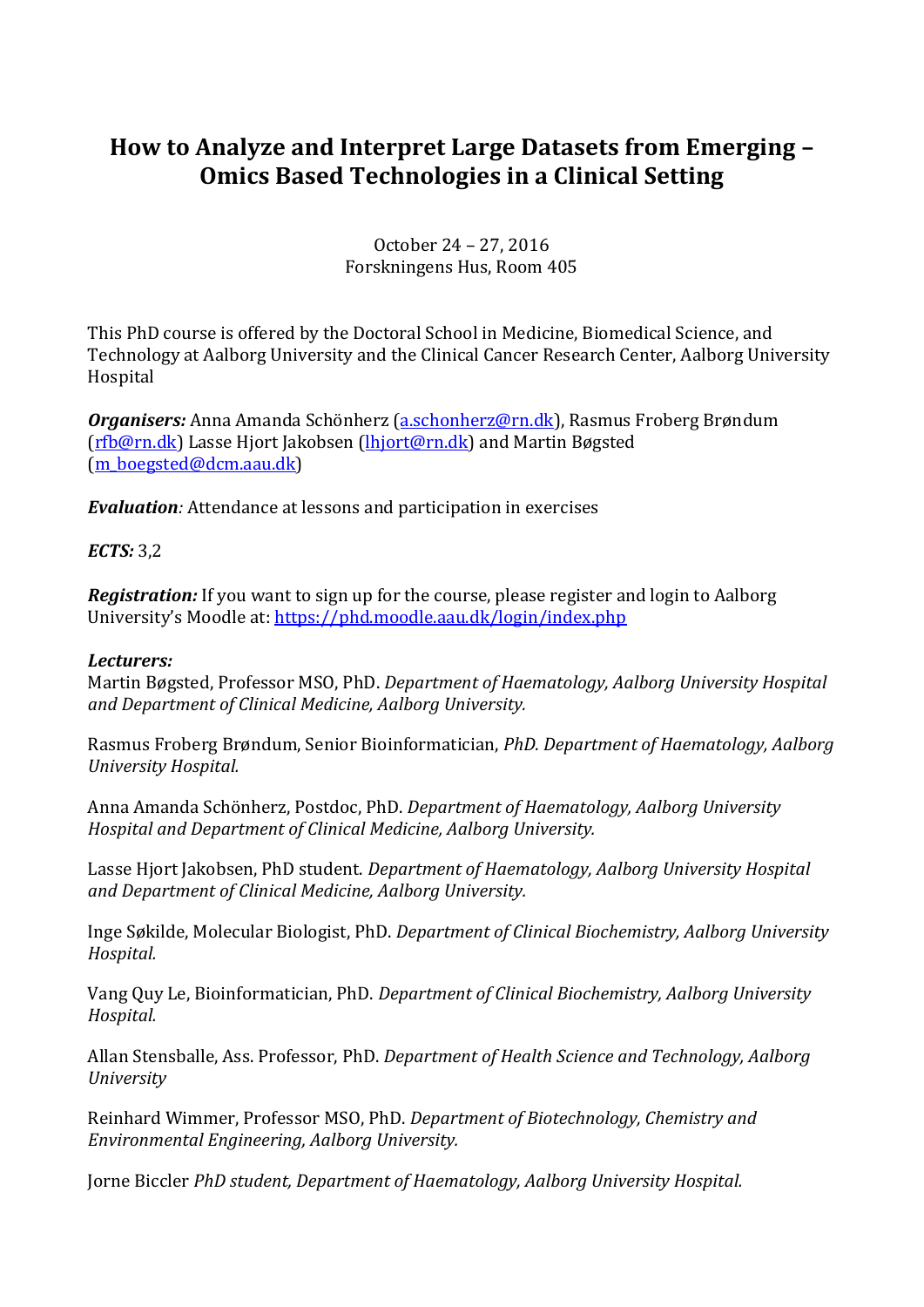# *Programme for the course:*

## **Monday, October 24, 2016**

## **Introduction to molecular biology**

- 09:00 09:45 Introduction to the Central Dogma of Molecular Biology with a view towards high throughput technologies, Anna Schönherz
- *09:45 – 10:00 Break*

#### **Next generation sequencing**

- 10:00 10:45 Sequencing technologies an overview, Anna Schönherz
- *10:45 – 11:00 Break*
- 11:00 11:45 Basic bioinformatics for sequencing technologies challenges and pitfalls, Rasmus Froberg Brøndum
- *11:45 – 13:00 Lunch Break*
- 13:00 13:45 Genome mapping and somatic mutation analysis, Rasmus Froberg Brøndum
- *13:45 – 14:00 Break*
- 14:00 14:45 Genome-wide methylation analysis, Inge Søkilde and Vang Quy Le.
- *14:45 – 15:00 Break*
- 15:00 15:45 Clinical examples: Gene Panels and Whole Exome Sequencing for mutation screening, Inge Søkilde and Vang Quy Le.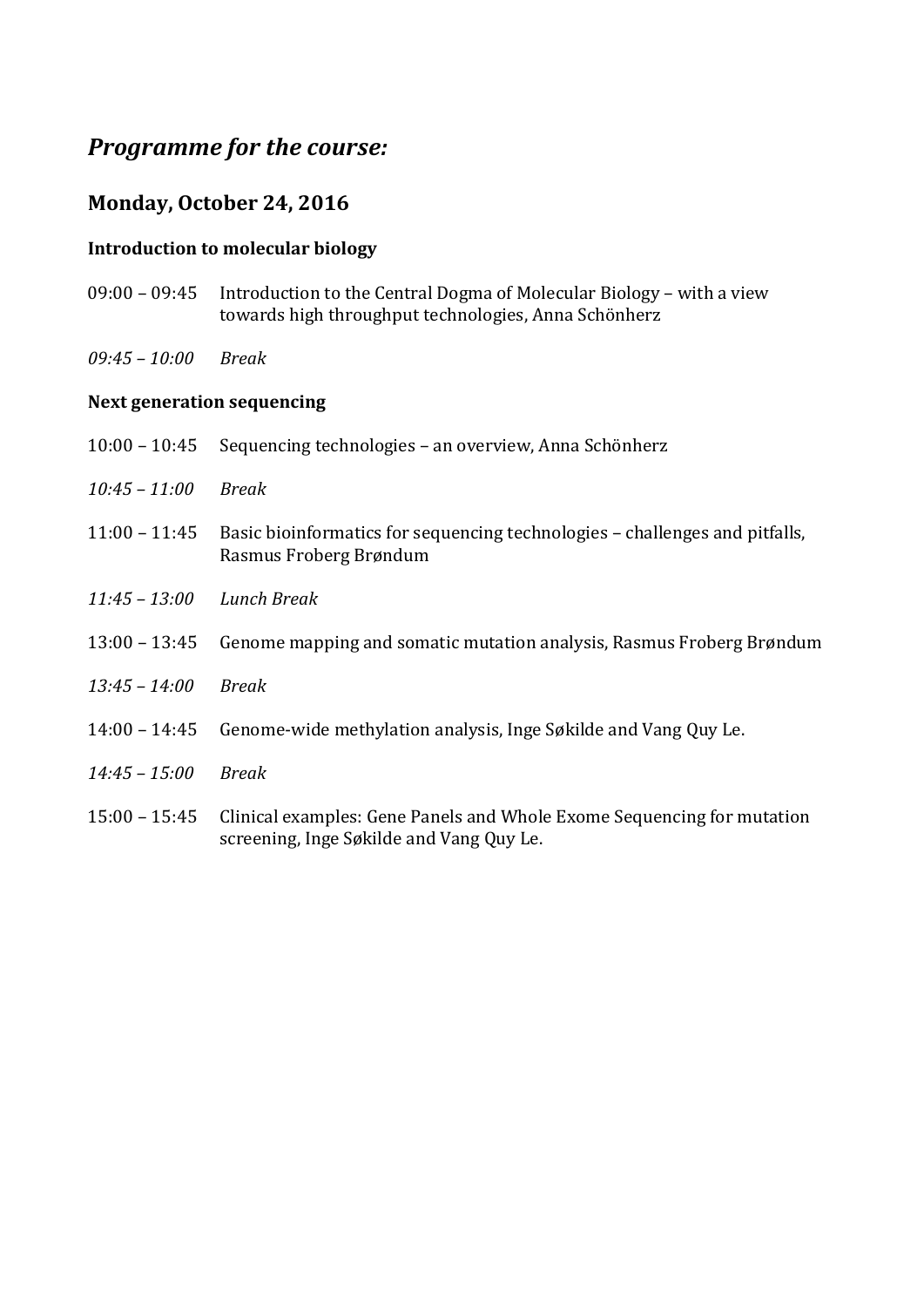# **Tuesday, October 25, 2016**

## **Clinical bioinformatics and statistics I**

- 09:00 09:45 Reproducible statistical workflows for high dimensional data analysis using R/Bioconductor, Lasse Hjort Jakobsen
- *09:45 – 10:00 Break*
- 10:00 10:45 Design and analysis of biomarker experiments, Martin Bøgsted.
- *10:45 – 11:00 Break*
- 11:00 12:00 Exercises: Vang Quy Le, Martin Bøgsted, Lasse Hjort Jakobsen and Rasmus Brøndum, Anna Schönherz.
- *12:00 – 13:00 Lunch Break*

#### **Clinical bioinformatics and statistics II**

- 13:00 13:45 Principal component analysis, cluster analysis, and heat maps, Rasmus Brøndum
- *13:45 – 14:00 Break*
- 14:00 14:45 Differentially expressed features and multiple test correction, Lasse Hjort Jakobsen
- *14:45 – 15:00 Break*
- 15:00 16:00 Exercises: Vang Quy Le, Martin Bøgsted, Lasse Hjort Jakobsen and Rasmus Brøndum, Anna Schönherz.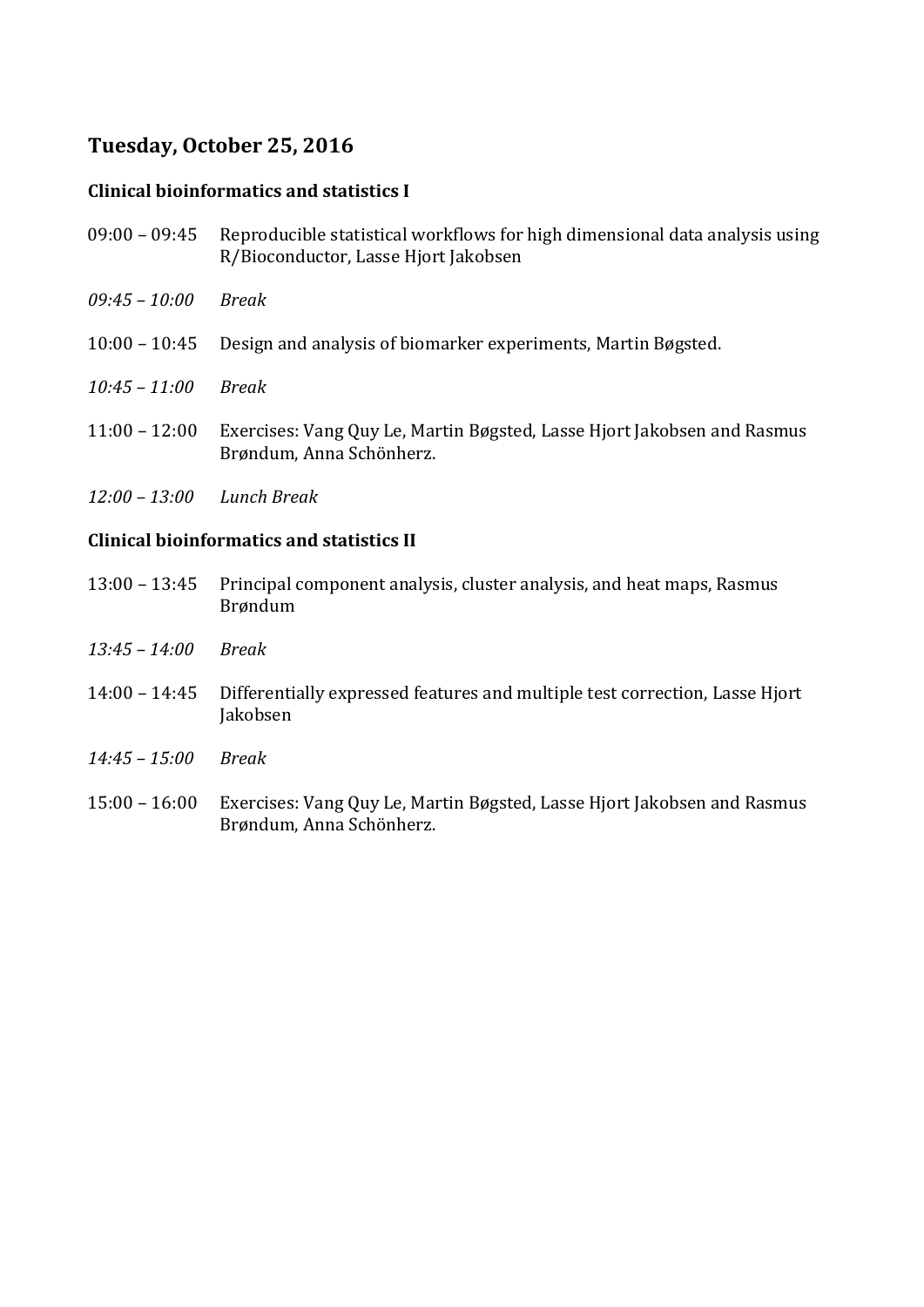## **Wednesday, October 26, 2016**

#### **Proteomics**

- 09:00 09:45 Introduction to clinical mass spectrometry based analysis, Allan Stensballe.
- *09:45 – 10:00 Break*
- 10:00 10:45 Proteomics strategies in clinical proteome analysis, Allan Stensballe.
- *10:45 – 11:00 Break*
- 11:00 12:00 Excersises: Clinical proteomic case studies, Allan Stensballe.
- *12:00 – 13:00 Lunch break*

#### **Clinical bioinformatics and statistics III**

- 13:00 13:45 Feature enrichment, Lasse Hjort Jakobsen
- *13:45 – 14:00 Break*
- 14:00 14:45 Prediction and classification techniques, Jorne Biccler
- *14:45 – 15:00 Break*
- 15:00 16:00 Exercises, Vang Quy Le, Martin Bøgsted, Lasse Hjort Jakobsen and Rasmus Brøndum, Anna Schönherz.